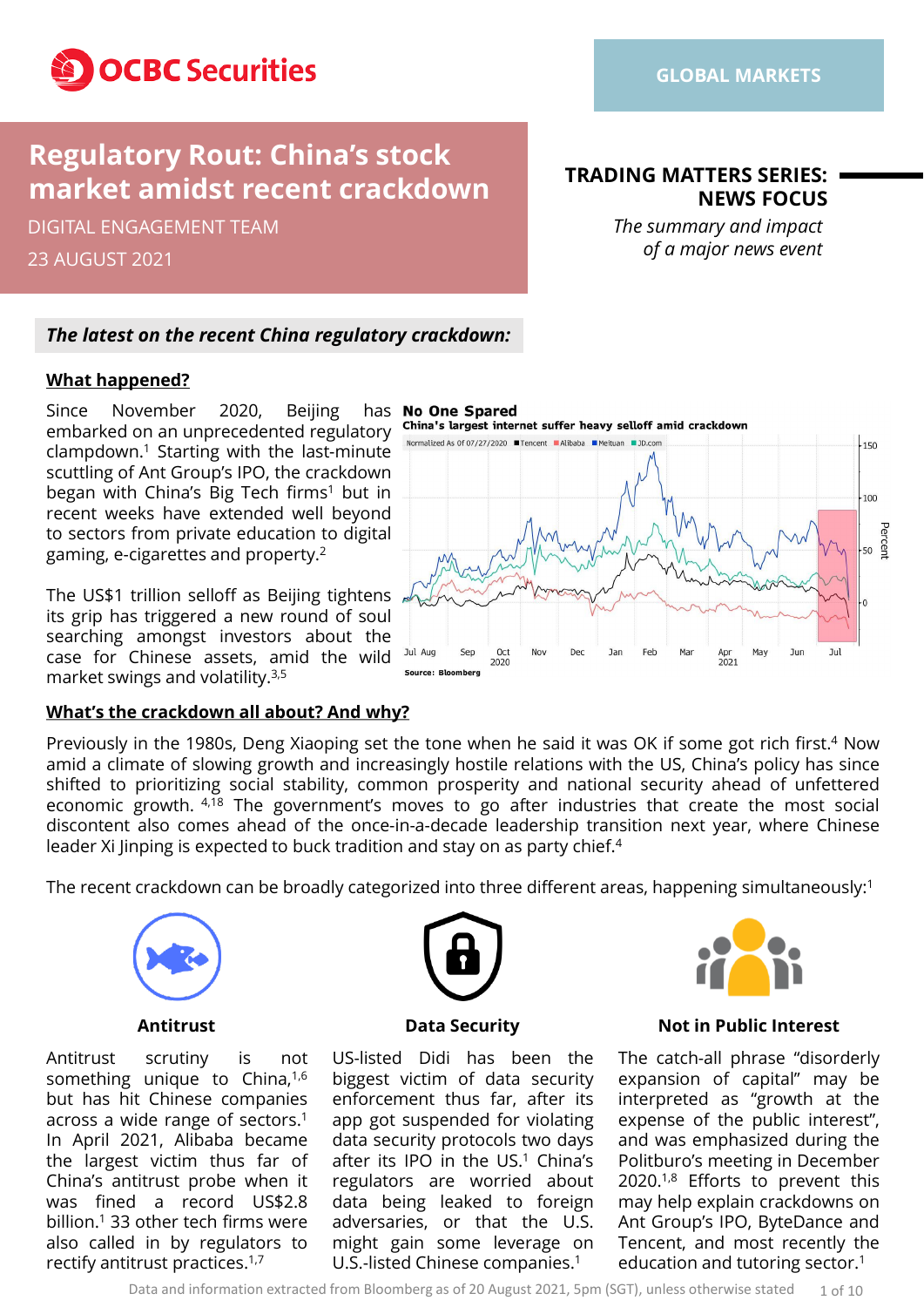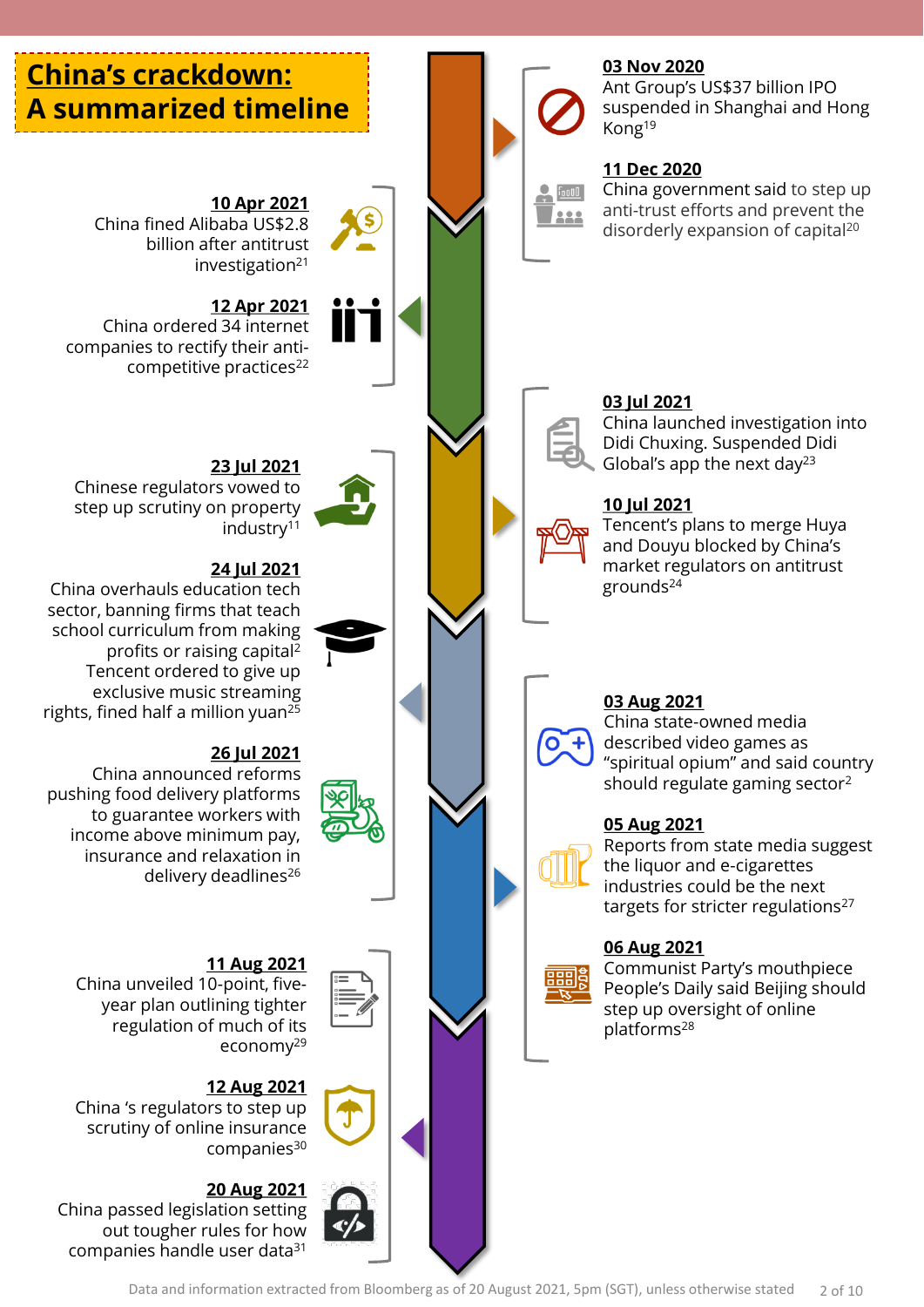*How does this affect the financial markets?*

#### **What are some of the hardest hit sectors from this regulatory crackdown?**



Beijing recently unveiled a sweeping overhaul of its US\$100 billion education tech sector, banning companies that teach the school curriculum from making profits, raising capital or going public. 2,9 Stemming from backlash against the industry as excessive tutoring and high fees exacerbates inequalities in society,<sup>9</sup> record losses for education stocks swiftly followed, with several diving up to 70% in a single trading session.<sup>2,9</sup>



Xi Jinping famously said "housing is for living in and not for speculation". <sup>11</sup> Previously already under scrutiny for years, Beijing has intensified its focus on real estate by raising mortgage rates and tightening policy as it cracks down on businesses seen as widening social inequities. 12 China has also vowed to "notably improve order" in the market and regulate a wide range of activities across property management. 11



China's Big Tech firms and their sizable market power<sup>10</sup> have been brought to heel in the recent crackdown. From Alibaba's record antitrust fine,<sup>10</sup> to new guidelines on food platforms such as Meituan,<sup>2</sup> the tech sector faces some of the harshest measures from Beijing to date. <sup>10</sup> As companies adapt, some are even eager to preempt authorities and "self-correct", imposing restrictions on or their own businesses. 10



**Property Liquor/E-Cigarettes**

A series of reports from state media on liquor and e-cigarette stocks has some investors skittish that this could potentially foreshadow the next targets for stricter regulation. <sup>2</sup> A vaping crackdown threatens to snuff out the industry with plans of expanded regulations and tax hikes by 400%, <sup>14</sup> while it was reported distillers will meet regulators over market order. 13

#### **Market Talk: What else is being said about the ongoing crackdown? Will it continue?**

According to some analysts, this signals the beginning of a new era, as the government puts socialism before shareholders and regulatory changes rip apart the old playbook. 18

Opinions are mixed. Some investors have decided China just isn't worth the trouble, while others spot buying opportunities after valuations sank to the lowest level in decades. <sup>3</sup> Amid one of China's biggest economic policy shifts since the 1980s, signs are that the regulatory onslaught has further to run.<sup>3,6</sup> A five-year blueprint calling for greater regulation provides a sweeping framework for the broader crackdown,<sup>17</sup> and some believe the government is just getting started in its push to realign the relationship between private business and the state. 6

**Breaking Point** 



Several prominent investors such as Cathie Wood and SoftBank chief Masayoshi Son have publicly expressed their reservations about investing in China, dumping shares despite low valuations, or pulling back from investing in the country while waiting for more regulatory clarity. <sup>15</sup> Yet funds such as the KraneShares CSI China Internet Fund (KWEB) saw five weeks of inflows and dip-buying, although that has reversed in recent days. 16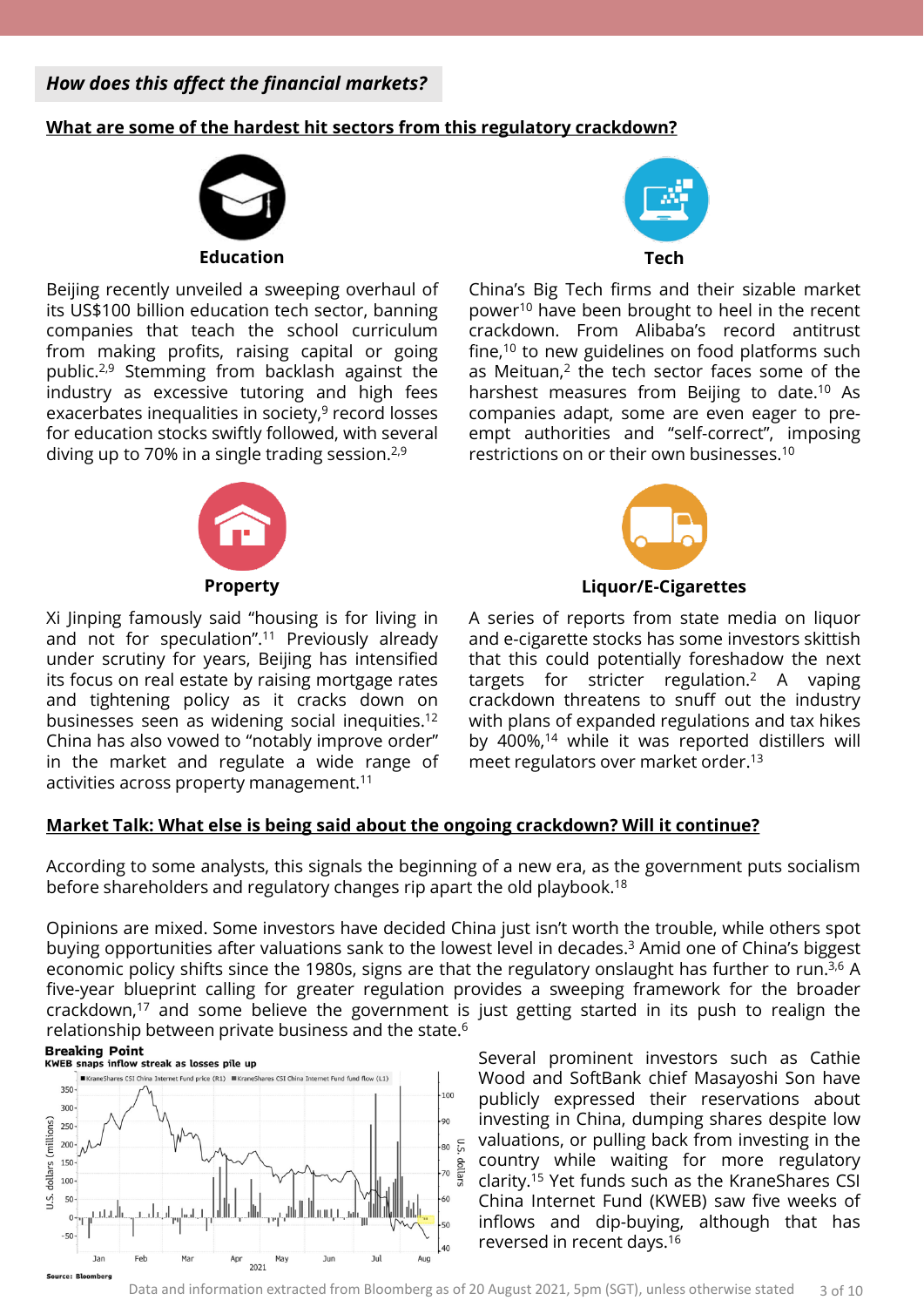*Below are the top companies based on Market Cap in their respective industries in China*

## **New Oriental Education & Technology – ADR (EDU US)**

Largest provider of private educational services in China (PR Newswire)



kooleorn 新东方在线

高谣 Gaotu

• New Oriental Education have cancelled its upcoming earnings releases and media calls amid Beijing's intensified crackdown on off-campus tutoring (31 Jul 2021, SCMP)

| <b>Market Cap</b><br>(USD)                     | 3.10 Billion |
|------------------------------------------------|--------------|
| Analysts'<br><b>12M Target</b><br><b>Price</b> | 7.17         |
| <b>Current Price</b>                           | 1.81         |

## **TAL Education Group (TAL US)**

- TAL Education announced that it will hold its annual general meeting of shareholders on 23 Aug 2021 (16 Aug 2021, PR Newswire)
- TAL Education have cancelled its upcoming earnings releases and media calls amid Beijing's intensified crackdown on off-campus tutoring (31 Jul 2021, SCMP)

| <b>Market Cap</b><br>(USD)                     | 3.27 Billion |
|------------------------------------------------|--------------|
| Analysts'<br><b>12M Target</b><br><b>Price</b> | 18.48        |
| <b>Current Price</b>                           | 5.07         |

## **Koolearn Technology (1797 HK)**

- Koolearn expects that its compliance with the new regulatory measures would have a material impact on its existing Academic AST business but will not have a material impact on its other businesses, including college education and overseas test preparation services (19 Aug 2021, Aastocks)
- Koolearn announces a meeting of the Board to be held on 27 Aug 2021 (Koolearn)

### **Gaotu Techedu (GOTU US)**

- Gaotu Techedu announced on 17 Aug 2021 that Mr. Wei Liu, Vice President, has resigned due to personal reasons. The resignation is effective on the same day (17 Aug 2021, PR Newswire)
- Chen Xiangdong, founder and CEO of Gaotu Techedu, confirmed on 30 Jul 2021 that quite a few employees would be let go and said a largescale adjustment of the organizational structure is inevitable (05 Aug 2021, Pandaily)

| Analysts'<br><b>12M Target</b><br><b>Price</b> | 14.34 |
|------------------------------------------------|-------|
| <b>Current Price</b>                           | 4.04  |
|                                                |       |

**(USD)** 519 Million

**Market Cap** 

| <b>Market Cap</b><br>(USD)                     | 608 Million |
|------------------------------------------------|-------------|
| Analysts'<br><b>12M Target</b><br><b>Price</b> | 25.16       |
| <b>Current Price</b>                           | 2.38        |

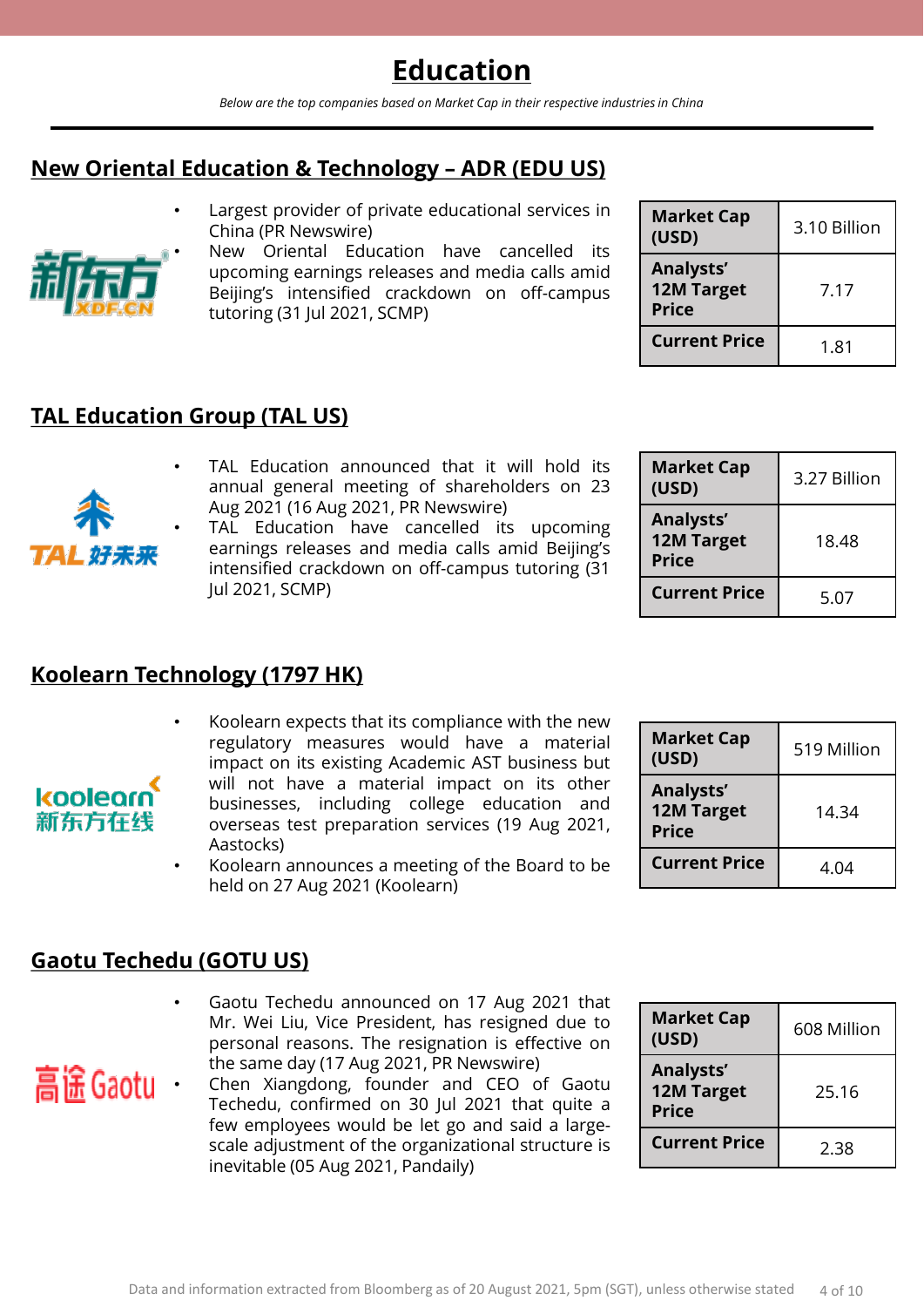# **Technology**

*Below are the top companies based on Market Cap in their respective industries in China*

## **Tencent (700 HK)**

- Tencent earmarks US\$7.7bn fund dedicated to "common prosperity", one day after Chinese President Xi Jinping made it a key economic and social goal for the country (19 Aug 2021, **Tencent 腾讯** SCMP)
	- Tencent beat forecasts with a 29% jump in second-quarter profit. Net profit for the three months through June came in at 42.6billion yuan, revenue jumped 20% to 138.3billion yuan (18 Aug 2021, CNA)

| <b>Market Cap</b><br>(USD)                     | 524.16 Billion |
|------------------------------------------------|----------------|
| Analysts'<br><b>12M Target</b><br><b>Price</b> | 669.62         |
| <b>Current Price</b>                           | 425.4          |

| <b>Market Cap</b><br>(USD)                     | 440.70 Billion |
|------------------------------------------------|----------------|
| Analysts'<br><b>12M Target</b><br><b>Price</b> | 268.54         |
| <b>Current Price</b>                           | 157.9          |

### **Alibaba (9988 HK)**

- Alibaba shares slumped as much as 5.4% to a record low in Hong Kong on 19 Aug 2021 after Beijing hit the industry with a fresh round of regulations (19 Aug 2021, Bloomberg)
- Alibaba launched its first NFT marketplace platform that lets musicians and artists sell the **Alibaba** com
	- rights to their content via blockchain with the approval of the Sichuan government (19 Aug 2021, Investing.com)

## **Meituan (3690 HK)**

- Meituan is testing a social feature for foodordering users as part of the company's effort to find new growth areas. The new feature allows users to share orders with their contacts on the Meituan app (13 Aug 2021, Technode)
- **Meituan** China's antitrust regulator is preparing to impose a roughly US\$1 billion fine on fooddelivery giant Meituan for allegedly abusing its dominant market position to the detriment of merchants and rivals (06 Aug 2021, MarketWatch)

| <b>Market Cap</b><br>(USD)                     | 152.16 Billion |
|------------------------------------------------|----------------|
| Analysts'<br><b>12M Target</b><br><b>Price</b> | 359.58         |
| <b>Current Price</b>                           | 193.4          |

## **JD.COM (9618 HK)**



• JD.com is on track to become China's first ecommerce player with its own air cargo fleet after the Civil Aviation Administration of China gave preliminary approval for the establishment of Jiangsu Jingdong Cargo Airlines (05 Aug 2021, SCMP)

| <b>Market Cap</b><br>(USD)                     | 96.61 Billion |
|------------------------------------------------|---------------|
| Analysts'<br><b>12M Target</b><br><b>Price</b> | 395.18        |
| <b>Current Price</b>                           | 241.4         |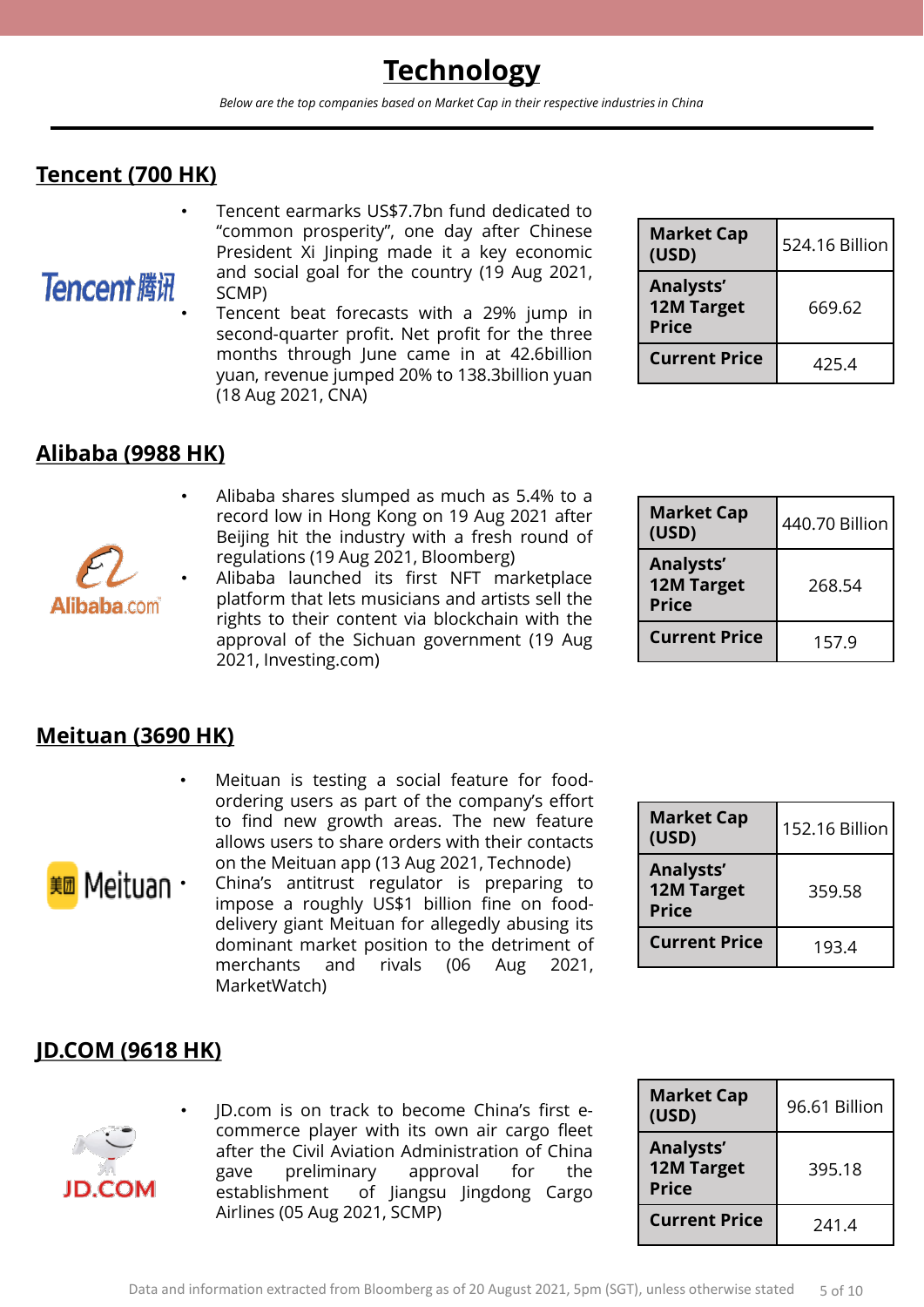# **Property Development/Property Services**

*Below are the top companies based on Market Cap in their respective industries in China*

## **China Evergrande Group (3333 HK)**

- Earnings announcement for period ending S1/2021: 31 Aug 2021 (Bloomberg)
- Evergrande Group said on 20 Aug 2021 it is determined to maintain the stability of its operations, a day after the indebted company were issued a rare warning by regulators that the company needed to reduce its debt risks and prioritise stability (20 Aug 2021, CNA)
- Xia Haijun, chief executive of China Evergrande, sold about HK\$115.6 million worth of stakes in the group's electric-car making unit and property management arm on 11 Aug 2021 (18 Aug 2021, SCMP)

| <b>Market Cap</b><br>(USD)                     | 8.37 Billion |
|------------------------------------------------|--------------|
| Analysts'<br><b>12M Target</b><br><b>Price</b> | 12.42        |
| <b>Current Price</b>                           | 4.92         |

### **China Vanke Group (2202 HK)**

• Earnings announcement for period ending Q2/2021: 27 Aug 2021 (Bloomberg)



**ERGRANDE GROUP** 

• China Vanke was rumored to be one of the potential buyer of Evergrande's assets, including stakes in its new-energy vehicle and property units last week. But mainland media reported later that both companies were no longer interested (20 Aug 2021, The Standard)

| <b>Market Cap</b><br>(USD)                     | 39.53 Billion |
|------------------------------------------------|---------------|
| Analysts'<br><b>12M Target</b><br><b>Price</b> | 33.68         |
| <b>Current Price</b>                           | 22.6          |

## **Country Garden Services (6098 HK)**

• Earnings announcement for period ending S1/2021: 25 Aug 2021 (Bloomberg)



• Country Garden Holdings' property management arm is among several potential buyers for assets of Evergrande Property Services, Caixin reported on 10 Aug 2021. However, it was reported two days later that Country Garden were no longer interested (16 Aug 2021, Bloomberg)

## **China Resources Mixc Lifestyle Services (1209 HK)**

- Earnings announcement for period ending S1/2021: 25 Aug 2021 (Bloomberg)
- Share price closed at HK\$41.05, 25.70% off its 2021 high of HK\$55.25 as at 19 Aug 2021 (19 Aug 2021, TradingView)

| <b>Market Cap</b><br>(USD)                     | 22.35 Billion |
|------------------------------------------------|---------------|
| Analysts'<br><b>12M Target</b><br><b>Price</b> | 91.59         |
| <b>Current Price</b>                           | 53.95         |

| <b>Market Cap</b><br>(USD)                     | 11.29 Billion |
|------------------------------------------------|---------------|
| Analysts'<br><b>12M Target</b><br><b>Price</b> | 53.88         |
| <b>Current Price</b>                           | 38.55         |



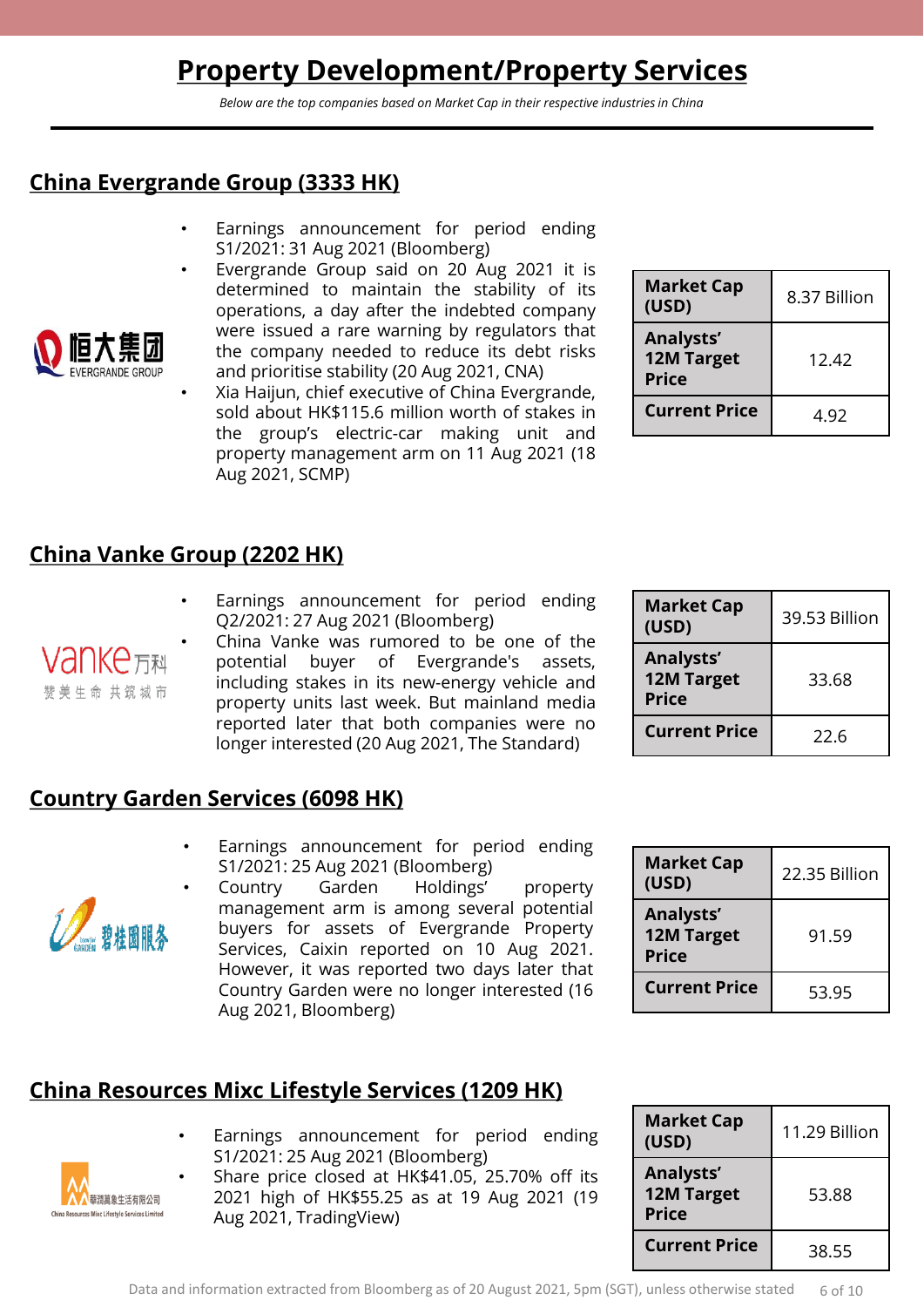# **Liquor/E-Cigarettes**

*Below are the top companies based on Market Cap in their respective industries in China*

## **Kweichow Moutai (600519 SH)**



Kweichow Moutai's net profit for the first half of the year grew 9.1% compared with the same period a year earlier to 24.65billion yuan as revenue rose 12% to 49.09billion yuan (01 Aug 2021, MarketWatch)

| <b>Market Cap</b><br>(USD)                            | 299.21 Billion |
|-------------------------------------------------------|----------------|
| <b>Analysts'</b><br><b>12M Target</b><br><b>Price</b> | 2276.58        |
| <b>Current Price</b>                                  | 1548           |

## **Wuliangye Yibin (ticker)**

Earnings announcement for period ending Q2/2021: 29 Aug 2021 (Bloomberg)



 $\mathsf{\Xi}$  smoore

The Central Commission for Discipline Inspection, the Chinese Communist party's anti-corruption watchdog, said pressure to drink could lead to crimes and such practices should be replaced with "correct values", according to a commentary on its website (11 Aug 2021, Financial Times)

• Shares in RLX Technology and smaller peers Smoore International Holdings and China Boton Group Co tumbled after state news agency Xinhua published a report saying that minors were gaining easy access to e-cigarettes

| <b>Market Cap</b><br>(USD)                     | 123.26 Billion |
|------------------------------------------------|----------------|
| Analysts'<br><b>12M Target</b><br><b>Price</b> | 331.06         |
| <b>Current Price</b>                           | 206.38         |

| <b>Market Cap</b><br>(USD)                     | 30.23 Billion |
|------------------------------------------------|---------------|
| Analysts'<br><b>12M Target</b><br><b>Price</b> | 76.39         |
| <b>Current Price</b>                           | 39.3          |

## **Relx Technology (RLX US)**

**Smoore International (6969 HK)**

RELX

• Xinhua News Agency, an official media of Chinese government, on 04 Aug 2021 issued a document highlighting the necessity to prohibit e-cigarettes from being used by minors (05 Aug 2021, Pandaily)

| <b>Market Cap</b><br>(USD)                     | 6.64 Billion |
|------------------------------------------------|--------------|
| Analysts'<br><b>12M Target</b><br><b>Price</b> | 19.04        |
| <b>Current Price</b>                           | 4.23         |



(05 Aug 2021, Reuters)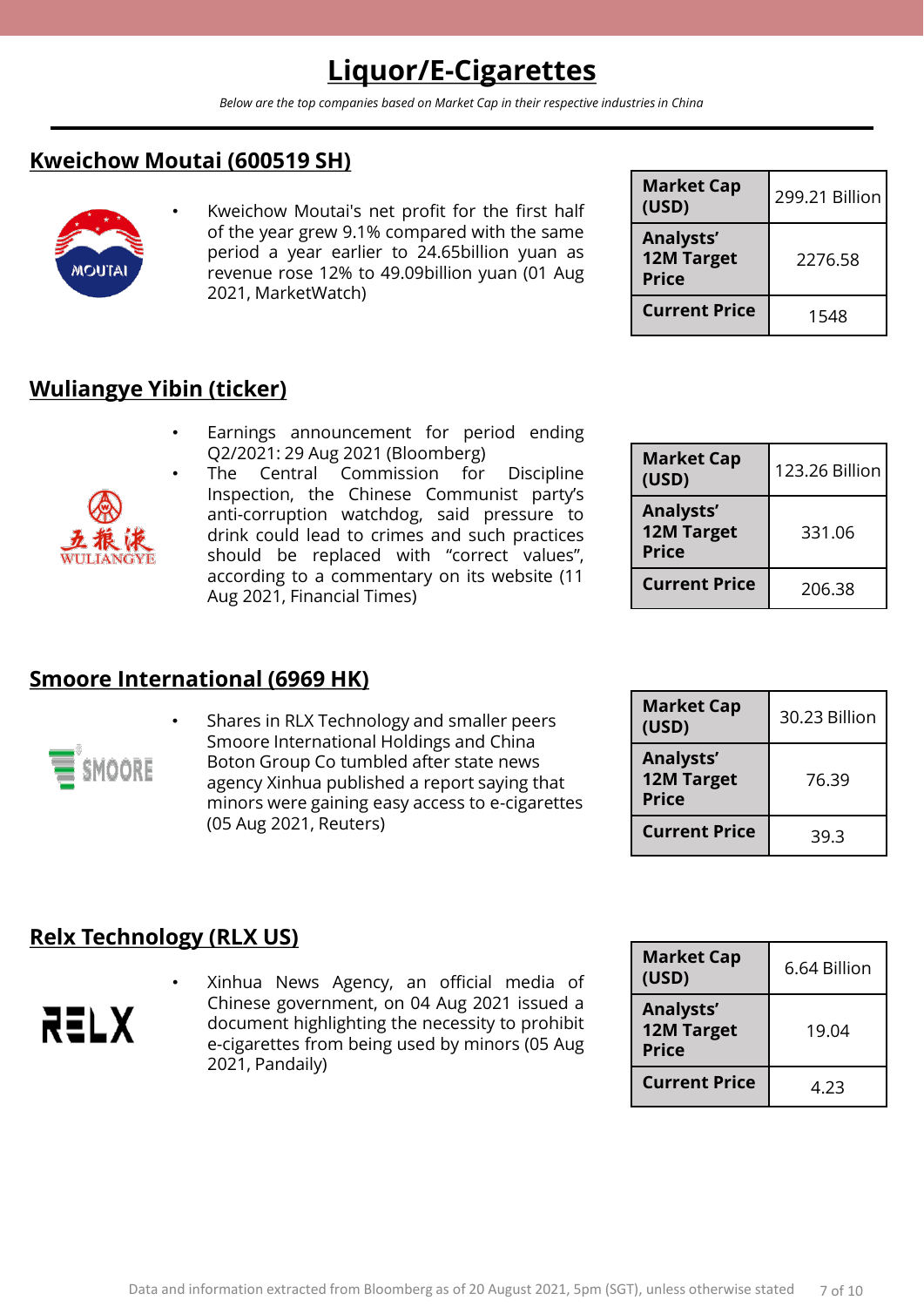### **REFERENCES**

- 1. Chang Che and Jeremy Goldkorn, "China's 'Big Tech crackdown': A guide", *SupChina*, 02 Aug 2021, https://supchina.com/2021/08/02/chinas-big-tech-crackdown-a-guide/
- 2. Olivia Tam, "China's Summer of Stock Market Turbulence: A Timeline", *Bloomberg*, 06 Aug 2021, https://www.bloomberg.com/news/articles/2021-08-06/china-s-wild-summer-of-stockmarket-shocks-a-timeline
- 3. Bloomberg News, "Investors Lose \$1 Trillion in China's Wild Week of Market Shocks", *Bloomberg*, 30 Jul 2021, https://www.bloomberg.com/news/articles/2021-07-30/investorslose-1-trillion-in-china-s-wild-week-of-market-shocks
- 4. Tom Hancock and Tom Orlik, "Xi Jinping's Capitalist Smackdown Sparks a \$1 Trillion Reckoning", *Bloomberg*, 02 Aug 2021, https://www.bloomberg.com/news/features/2021-08- 01/china-tech-crackdown-communist-party-policy-changes-behind-1-trillion-selloff
- 5. Jeanny Yu and Livia Yap, "China Stock Rout Spreads Amid Fears of Foreign Investor Exodus", *Bloomberg*, 27 Jul 2021, https://www.bloomberg.com/news/articles/2021-07-27/china-scrackdown-stocks-extend-declines-into-a-third-day
- 6. Jing Yang, "China's Corporate Crackdown Is Just Getting Started. Signs Point to More Tumult Ahead", *Bangkok Post*, 16 Aug 2021, https://www.bangkokpost.com/business/2165811/chinas-corporate-crackdown-is-justgetting-started-signs-point-to-more-tumult-ahead-
- 7. Jane Zhang, "Tencent, JD and dozens of Chinese tech firms ordered to 'learn from Alibaba' as antitrust regulator keeps foot on crackdown pedal", *SCMP*, 13 Apr 2021, https://www.scmp.com/tech/big-tech/article/3129366/beijing-lectures-tencent-meituan-andbytedance-learn-lesson-alibaba
- 8. Bloomberg News, "China's Politburo Vows to Strengthen Anti-Monopoly Efforts", *Bloomberg*, 11 Dec 2020, https://www.bloomberg.com/news/articles/2020-12-11/china-s-politburovows-to-strengthen-anti-monopoly-efforts
- 9. Bloomberg News, "China Bans For-Profit School Tutoring in Sweeping Overhaul", *Bloomberg*, 24 Jul 2021, https://www.bloomberg.com/news/articles/2021-07-24/china-bans-schoolcurriculum-tutoring-firms-from-going-public
- 10. Yingzhi Yang and Brenda Goh, "Chinese tech firms 'self-correct' to get ahead of potential regulatory fury", *Reuters*, 12 Aug 2021, https://www.reuters.com/world/china/chinese-techfirms-self-correct-get-ahead-potential-regulatory-fury-2021-08-11/
- 11. Jeanny Yu, "China Property Management Stocks Slump as Beijing Tightens Grip", *Bloomberg*, 26 Jul 2021, https://www.bloomberg.com/news/articles/2021-07-26/china-propertymanagement-stocks-slump-as-beijing-tightens-grip
- 12. Bloomberg News, "China's Escalating Property Curbs Point to Xi's New Priority", *Bloomberg*, 28 Jul 2021, https://www.bloomberg.com/news/articles/2021-07-27/china-s-escalatingproperty-curbs-underline-xi-s-new-priority
- 13. Bloomberg News, "Regulatory Fears Ensnare More Stocks in Xi Jinping's New China", *Bloomberg*, 20 Aug 2021, https://www.bloomberg.com/news/articles/2021-08-20/chinaclampdown-widens-to-liquor-and-pharmacies-hurting-shares
- 14. Takashi Kawakami, "Chinese vaping crackdown threatens to snuff out industry", *Nikkei Asia*, 29 Jun 2021, https://asia.nikkei.com/Business/Companies/Chinese-vaping-crackdownthreatens-to-snuff-out-industry
- 15. Yue Wang, "Big Global Investors Say No To Chinese Tech Stocks—At Least Until The Smoke Clears", *Forbes*, 12 Aug 2021, https://www.forbes.com/sites/ywang/2021/08/12/big-globalinvestors-say-no-to-chinese-tech-stocksat-least-until-the-smoke-clears/?sh=21f6430975e1
- 16. Katherine Greifeld, "China Dip Buyers Finally Reach 'Breaking Point' After 56% Loss", *Bloomberg*, 18 Aug 2021, https://www.bloomberg.com/news/articles/2021-08-18/china-dipbuyers-finally-reach-breaking-point-after-56-loss
- 17. Bloomberg News, "China Signals More Regulation for Businesses in Coming Years", *Bloomberg*, 11 Aug 2021, https://www.bloomberg.com/news/articles/2021-08-11/chinasignals-regulatory-crackdown-will-deepen-in-long-push
- 18. Tom Westbrook, "Analysis: No gain without pain: Why China's reform push must hurt investors", *Reuters*, 28 Jul 2021, https://www.reuters.com/world/china/no-gain-without-painwhy-chinas-reform-push-must-hurt-investors-2021-07-28/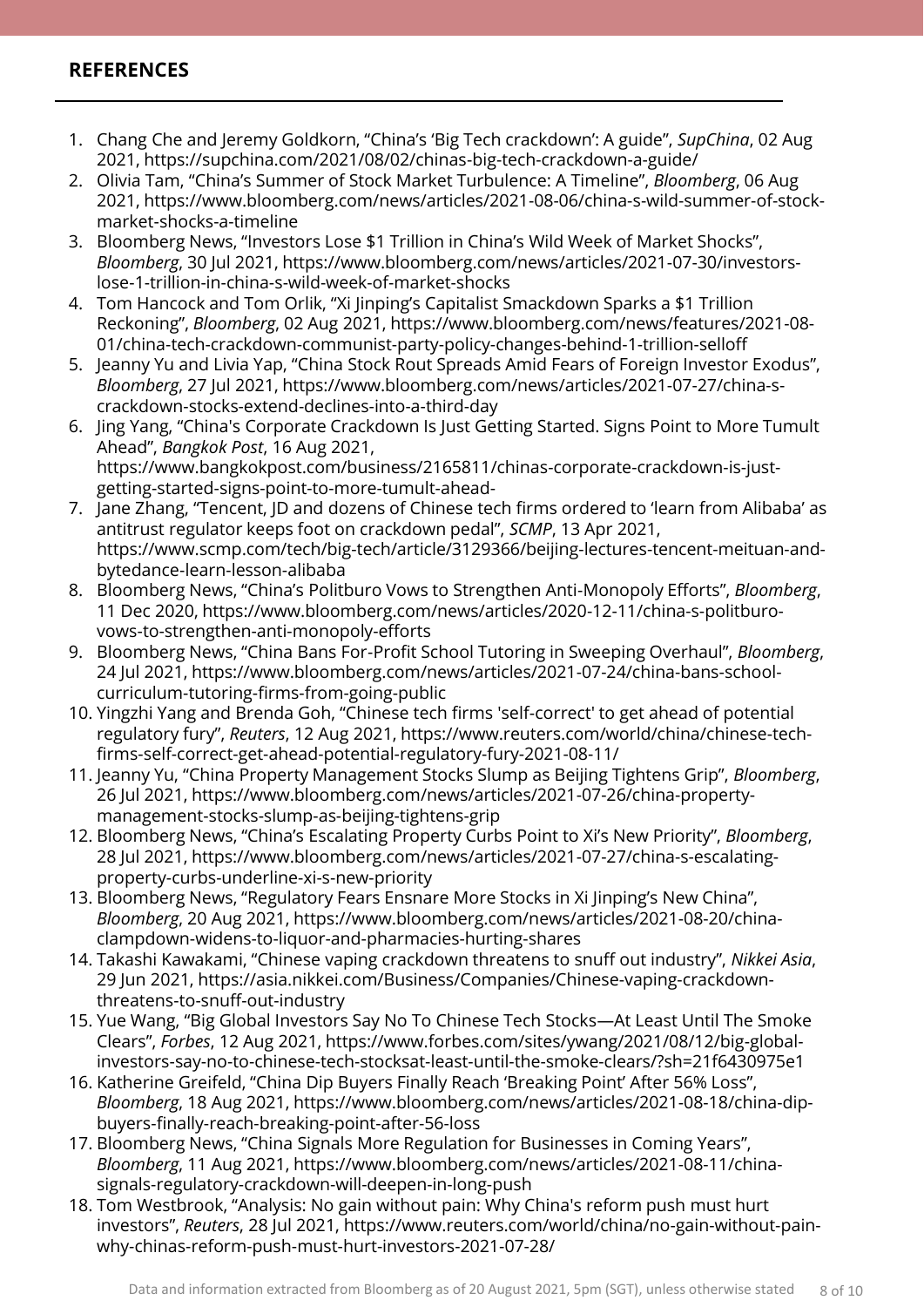### **REFERENCES**

- 19. "Ant Group's US\$37 billion listing suspended as China slams on brakes," *CNA*, 03 Nov 2020, https://www.channelnewsasia.com/business/china-ant-group-ipo-postponed-regulatorypressure-519541
- 20. "China to keep economic operations 'within reasonable range' in 2021 politburo," *Reuters*, 11 Dec 2020, https://www.reuters.com/article/china-economy-politburo-idINKBN28L1H0
- 21. Chang Che, "Alibaba fined \$2.8 billion in landmark antitrust case," *SupChina*, 12 Apr 2021, https://supchina.com/2021/04/12/alibaba-fined-2-8-billion-in-landmark-antitrust-case/
- 22. Zheping Huang, "China Warns 34 Tech Firms to Curb Excess in Antitrust Review," *Bloomberg*, 13 Apr 2021, https://www.bloomberg.com/news/articles/2021-04-13/china-orders-34-techfirms-to-curb-excesses-in-antitrust-review
- 23. "China investigates Didi over cybersecurity days after its huge IPO", *Reuters*, 03 Jul 2021, https://www.reuters.com/technology/china-cyberspace-administration-launches-securityinvestigation-into-didi-2021-07-02/
- 24. "Chinese antitrust regulator blocks Tencent's \$5.3 bln video games merger", *Reuters*, 10 Jul 2021, https://www.reuters.com/world/china/chinese-antitrust-regulator-blocks-tencentsvideo-games-merger-2021-07-10/
- 25. "China Orders Tencent to Give Up Exclusive Music Rights", *Bloomberg*, 24 Jul 2021, https://www.bloomberg.com/news/articles/2021-07-24/china-orders-tencent-to-give-upexclusive-musicrights#:~:text=The%20State%20Administration%20for%20Market,Music%20and%20China%

20Music%20Corp

- 26. "Chinese market regulator strengthens protection for food delivery workers", *Reuters*, 26 Jul 2021, https://www.reuters.com/business/china-market-regulator-boosts-food-deliveryworker-protections-2021-07-26/
- 27. Jillian Ambrose, "Chinese liquor and e-cigarette shares fall amid state 'vice industry' crackdown", *The Guardian*, 05 Aug 2021, https://www.theguardian.com/world/2021/aug/05/chinese-liquor-and-e-cigarette-sharesfall-amid-vice-industry-crackdown
- 28. Zheping Huang, "Kuaishou Loss Deepens After Media Call for a Video Clampdown", *Bloomberg*, 06 Aug 2021, https://www.bloomberg.com/news/articles/2021-08-06/kuaishou-sloss-deepens-after-media-call-for-a-video-clampdown
- 29. Peter Hoskins, "China says crackdown on business to go on for years", *BBC*, 12 Aug 2021, https://www.bbc.com/news/business-58182658
- 30. "China to step up scrutiny of online insurance sector media", *Reuters*, 12 Aug 2021, https://www.reuters.com/world/china/china-step-up-scrutiny-online-insurance-sectormedia-2021-08-12/
- 31. "China Takes Next Step in Taming Big Tech With Personal Data Law", *Bloomberg*, 20 Aug 2021, https://www.bloomberg.com/news/articles/2021-08-20/china-takes-next-step-intaming-big-tech-with-personal-data-law